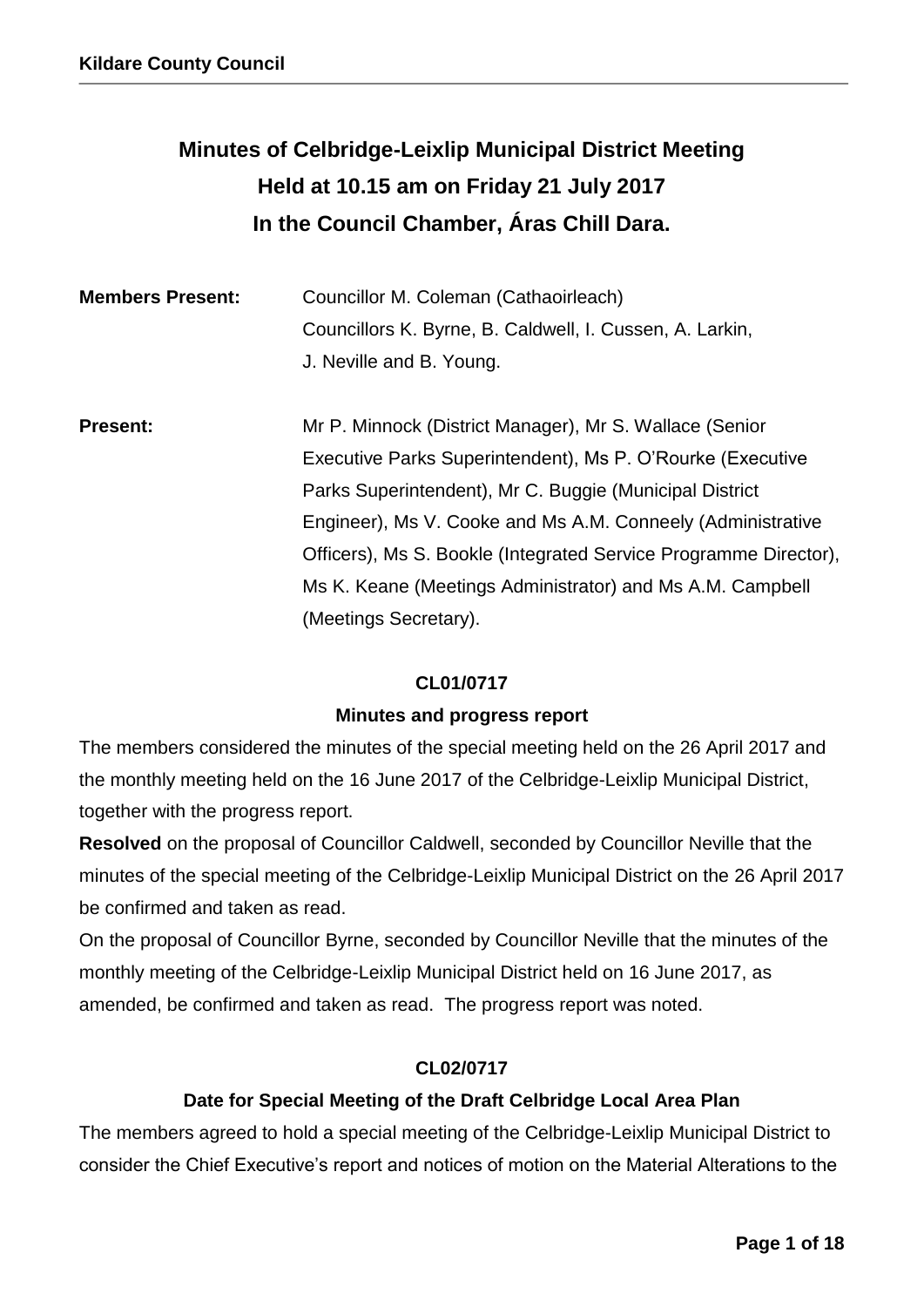Celbridge Local Area Plan on Thursday 17 August 2017 at 10.00 a.m. in the council chamber.

Ms Cooke informed the members that the closing date for submission of Notice of Motion regarding the Chief Executive's report on the Material Alterations to the draft Celbridge Local Area Plan would be midnight on Thursday 3 August 2017.

#### **CL03/0717**

### **Proposed upgrade of public lighting Main Street, Celbridge**

Following a meeting held directly before the annual meeting the members agreed to note the commencement of the process of the proposed Part 8 Upgrade and Replacement of Public Lighting on Main Street, Celbridge.

#### **CL04/0717**

### **Update on the municipal district road works**

The Municipal District Engineer gave a comprehensive update to the members on the Municipal District road works in the Celbridge-Leixlip Municipal District. The Municipal District Engineer informed the members that fencing in Crodaun, footpaths from Celbridge GAA Club to the Tennis Club, footpath repairs from The Mill to the pedestrian lights at St. John of Gods and repair to the footpaths in Ardclough had all been completed. The Municipal District Engineer stated that they were currently on site at Newtown Park commencing works on road and footpaths, tenders had been returned for the pedestrian crossing on the Shinkeen Road to Tesco Express and all the other projects were currently at design stage.

### **CL05/0717**

### **Update on second crossing of the River Liffey**

The Municipal District Engineer stated that the Director of Roads, Transportation and Public Safety asked him to give his apology as he could not attend the meeting and he gave a brief update on the future delivery of a second river crossing in Celbridge.

Councillor Cussen noted the members had received an email from the Director of Roads, Transportation and Public Safety a couple of weeks ago on the matter and that there was nothing new in the update that the Municipal District Engineer had given.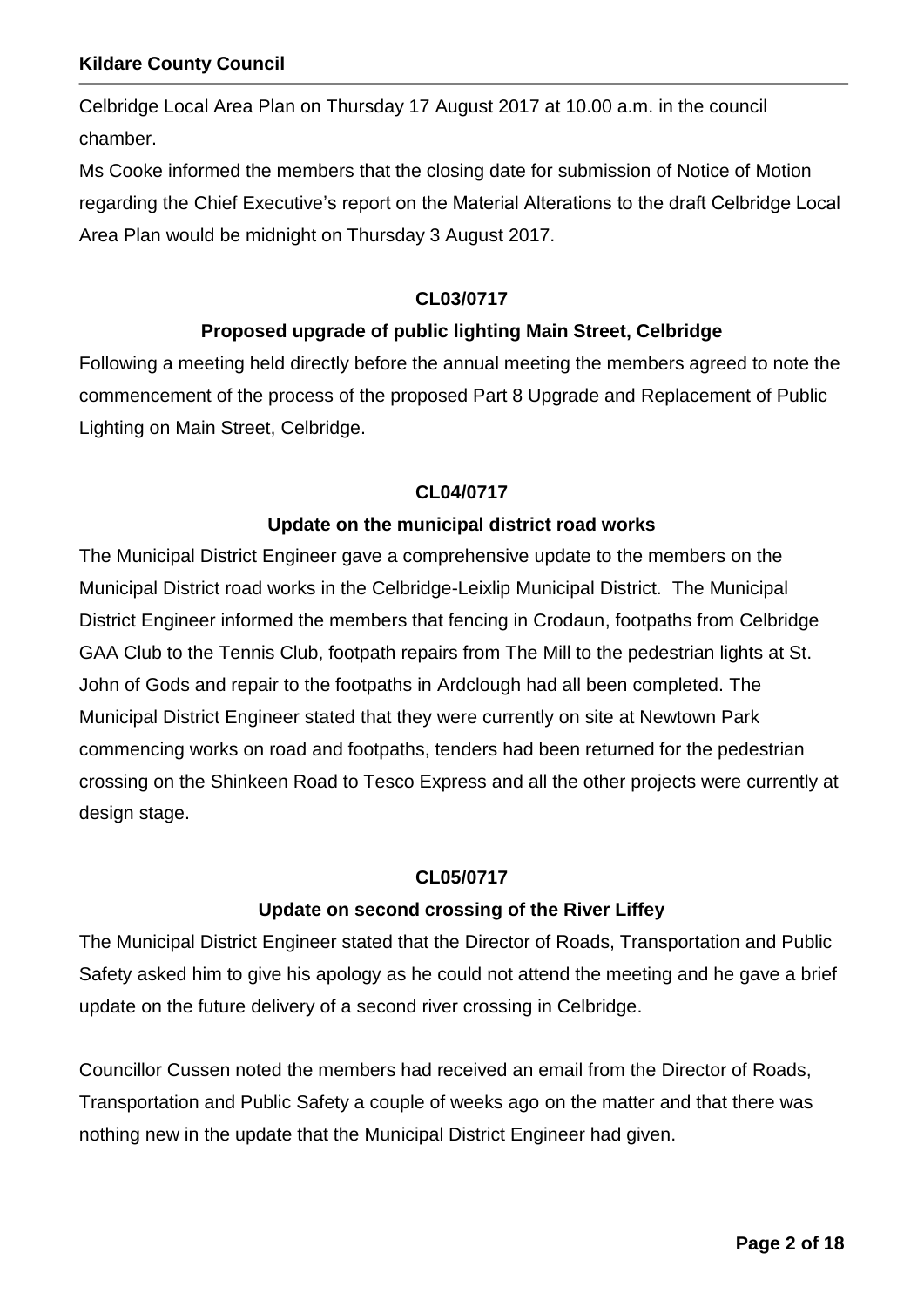Councillor Neville stated that the infrastructure needed to be put in place to accommodate the population growth to date and along with future growth and funding should be sought to put this second bridge in place.

Councillor Young asked that the RPS Group's Feasibility Report be put on the agenda again as it was last discussed in 2015 and no decision was made at that time as it was unclear whether another bridge was merited.

Councillor Cussen agreed with Councillor Young stating that it was two years since a discussion was held on this report and a follow up discussion never materialised.

The Cathaoirleach thanked the Municipal District Engineer for his reports.

## **CL06/0717**

### **Matters Arising**

### **Castletown Backlots**

Councillors Young and Cussen requested another meeting to be held with the Director of Service for Economic, Community and Culture and the Senior Executive Parks Superintendent to agree the correspondence to be issued with the proposals that were discussed at meetings on the backlots in Celbridge.

### **Overgrown trees at Cope Bridge, Confey (CL05/0517)**

Councillor Caldwell noted that the trees have not been cut back since the request was made to Iarnród Éireann and he requested the Municipal District Engineer to send a follow up letter.

### **Update on plans for new road from Adamstown to Lucan (CL21/0617)**

Councillor Neville stated that he asked what the details of these plans were and not how it was funded. He stated these plans could have a huge impact on people living in Celbridge and Leixlip by restricting access to alleviate congestion in Adamstown and he requested a detailed presentation on what the proposals were from South Dublin County Council.

Councillor Cussen agreed with Councillor Neville stating this issue was raised at the meeting the members attended with South Dublin County Council and said the members should not be excluded from decisions that could impact on the traffic flow in this municipal district.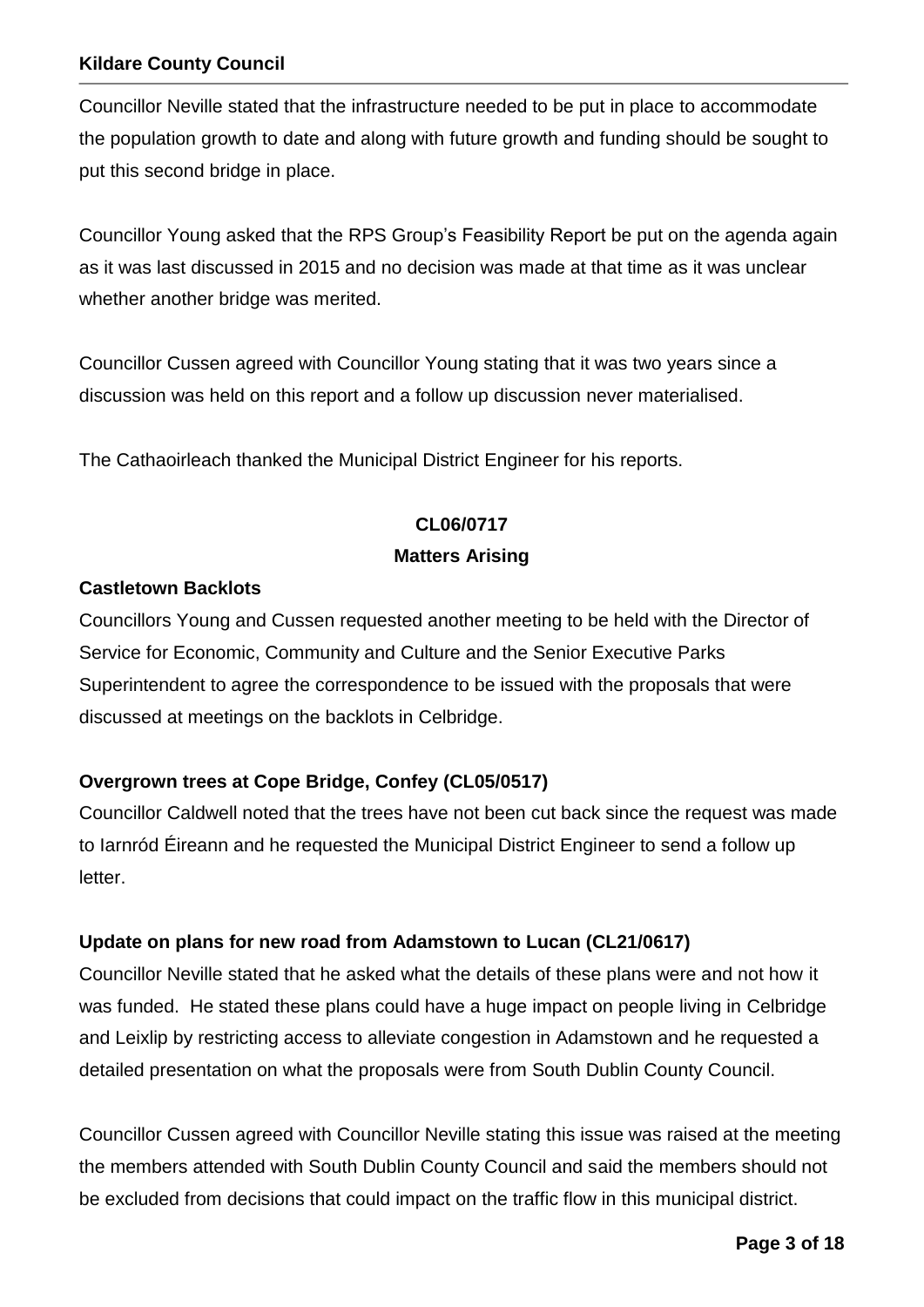### **CL07/0717**

### **Repair to footpath between The Crescent and The Glade**

The members considered the following motion in the name of Councillor Byrne That the footpath between The Crescent and The Glade in Oldtown Mill be repaired when finance becomes available (there is a dangerous ledge as one section has subsided).

The motion was proposed by Councillor Byrne, seconded by Councillor Caldwell.

A report was received from the Roads, Transportation and Public Safety Department informing the members that there is no funding available for this work in the 2017 budget and perhaps it could be considered by the members for 2018 Local Property Tax (LPT) funding. **Resolved** on the proposal of Councillor Byrne, seconded by Councillor Caldwell that the report be noted.

#### **CL08/0717**

### **Replacement of public light pole in Saint Patrick's Park**

The members considered the following motion in the name of Councillor Byrne That the public light pole (details provided) in Saint Patrick's Park, which is leaning at a dangerous angle be replaced as soon as possible.

The motion was proposed by Councillor Byrne, seconded by Councillor Caldwell.

A report was received from the Roads, Transportation and Public Safety Department informing the members that the Public Lighting Engineer has visited the site and the pole in question belongs to the ESB Networks stock with a public light luminaire attached. ESB Networks have been requested to carry out an assessment.

In response to a question raised by Councillor Byrne the Municipal District Engineer stated that he would check with the Public Lighting Engineer on the timescale of this assessment and report back to Councillor Byrne.

**Resolved** on the proposal of Councillor Byrne, seconded by Councillor Caldwell that the Municipal District Engineer would check with the Public Lighting Engineer on the timescale of the assessment to be carried out by ESB networks and report back to Councillor Byrne.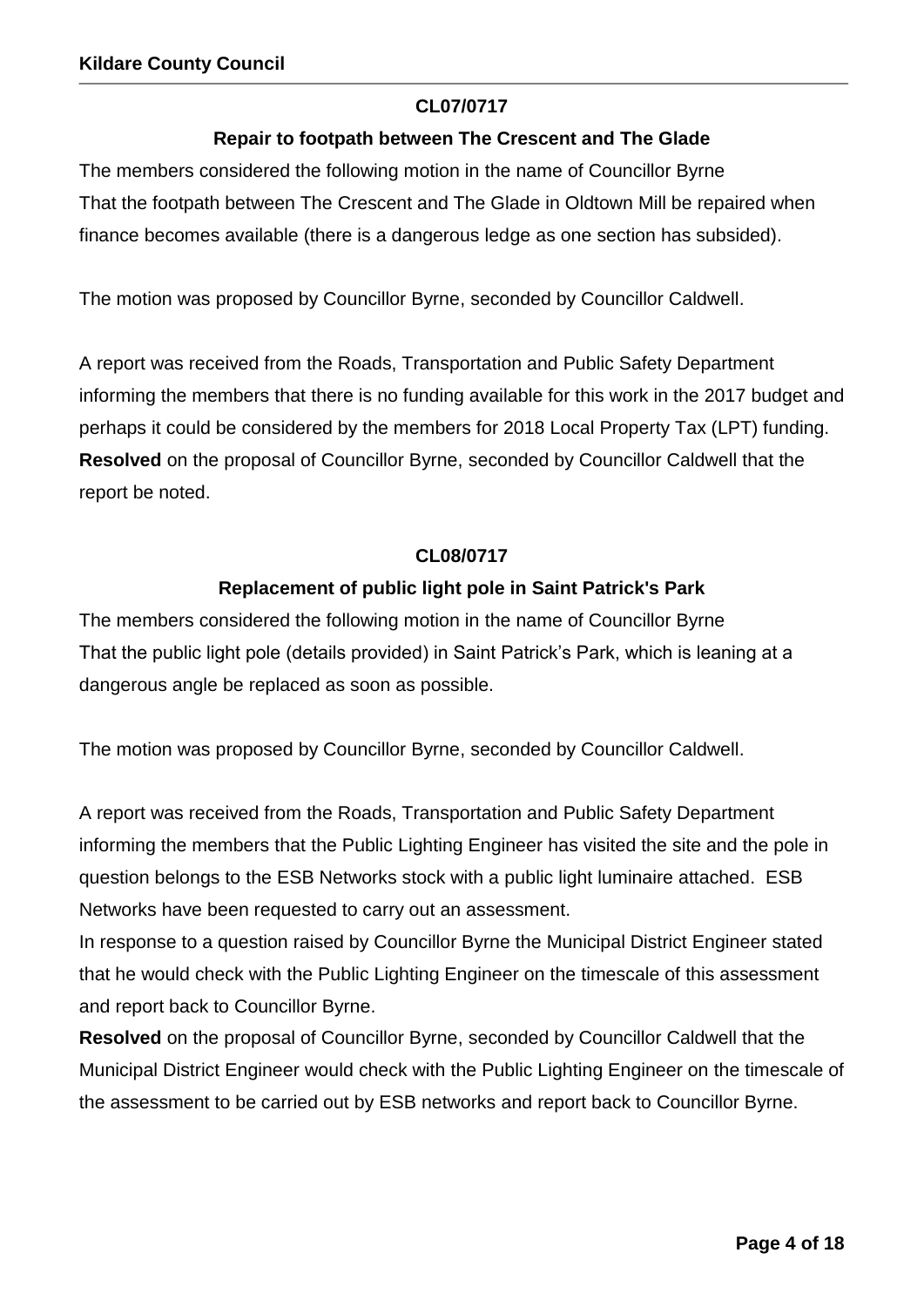### **CL09/0717**

### **Revision of parking byelaws in Leixlip**

The members considered the following motion in the name of Councillor Caldwell That the parking byelaws be revised in Leixlip.

The motion was proposed by Councillor Caldwell, seconded by Councillor Coleman.

A report was received from the Roads, Transportation and Public Safety Department informing the members that this will be referred to the Pay Parking section for consideration.

Councillor Caldwell stated he would like to see pay parking re-introduced on Saturdays as there was no parking available in Leixlip due to employees of businesses and people travelling to Dublin parking all day and leaving no spaces for people coming to the town to visit and shop.

A discussion ensued among the members and it was agreed that one item could not be reviewed as a stand alone item and it was too soon to carry out a full review of the parking byelaws which had been reviewed in the last twelve months.

Councillor Caldwell stated that in his view the free parking on Saturdays was being abused and said that all day parking was destroying the town by causing businesses to close due to lack of customers and suggested that this should be looked at again in a couple of months time.

**Resolved** on the proposal of Councillor Caldwell, seconded by Councillor Coleman that the report be noted.

### **CL10/0717**

### **Public Realm Strategy for Celbridge**

The members considered the following motion in the name of Councillor Cussen In the light of the proposal to consider expenditure of up to  $\epsilon$ 1.5 million on new Main Street lighting in Celbridge as part of an urban renewal plan published in 1999, that a Public Realm Strategy for Celbridge be updated or recommenced to take note of the lapse of time since the report of 1999. A Public Realm Strategy that would contain projects agreed and to be delivered via the Celbridge- Leixlip Municipal District.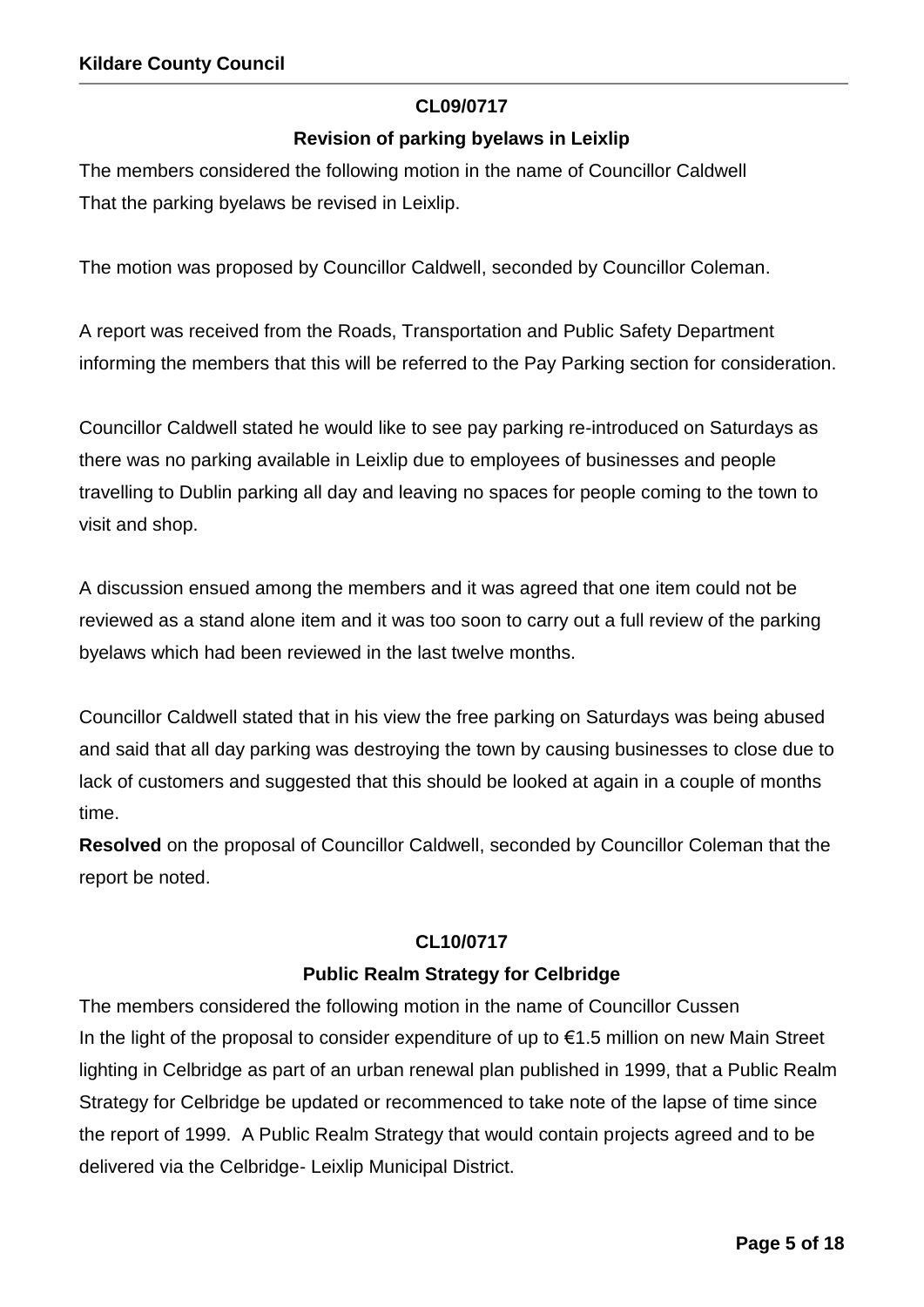The motion was proposed by Councillor Cussen, seconded by Councillor Byrne.

A report was received from the Roads, Transportation and Public Safety Department informing the members that there is no proposal to spend up to  $\epsilon$ 1.5 million on new Main Street lighting in Celbridge. Pre-planning for the upgrade and replacement of the public lighting is underway, as the final phase of the original 1999 urban renewal plan and costings are being examined. The development of a new/updated Public Realm Strategy will require the identification of a budget, in consultation with the District Manager, and coordination between the Planning, Roads and Environment Sections.

Councillor Cussen stated the original Urban Renewal Plan which was agreed in 1999, was not fit for purpose now. Councillor Cussen suggested the members meet to discuss and start the process of a Public Realm Stragegy for the coming years and she asked the District Manager how they should proceed.

The District Manager stated he agreed with Councillor Cussen and that a framework would be shaped under the Local Area Plan. He suggested identifing a fund to commission a study on a Public Realm Strategy and in response to Councillor Larkin's query he stated that there was no problem carrying out a strategy for Leixlip but it must be done in conjunction with Celbridge.

**Resolved** on the proposal of Councillor Cussen, seconded by Councillor Byrne that the members in consultation with the District Manager identify a budget to commission a study on the development of Public Realm Strategies for the municipal district.

#### **CL11/0717**

#### **Repair to roads and footpaths in older estates in Celbridge-Leixlip**

The members considered the following motion in the name of Councillor Neville For budget 2018 and in line with previous motions that Kildare County Council ensure that significant extra resources be put in place to repair the roads and footpaths in older estates in Celbridge-Leixlip.

The motion was proposed by Councillor Neville, seconded by Councillor Larkin.

A report was received from the Roads, Transportation and Public Safety Department informing the members that this issue is to be addressed in consultation with the Director of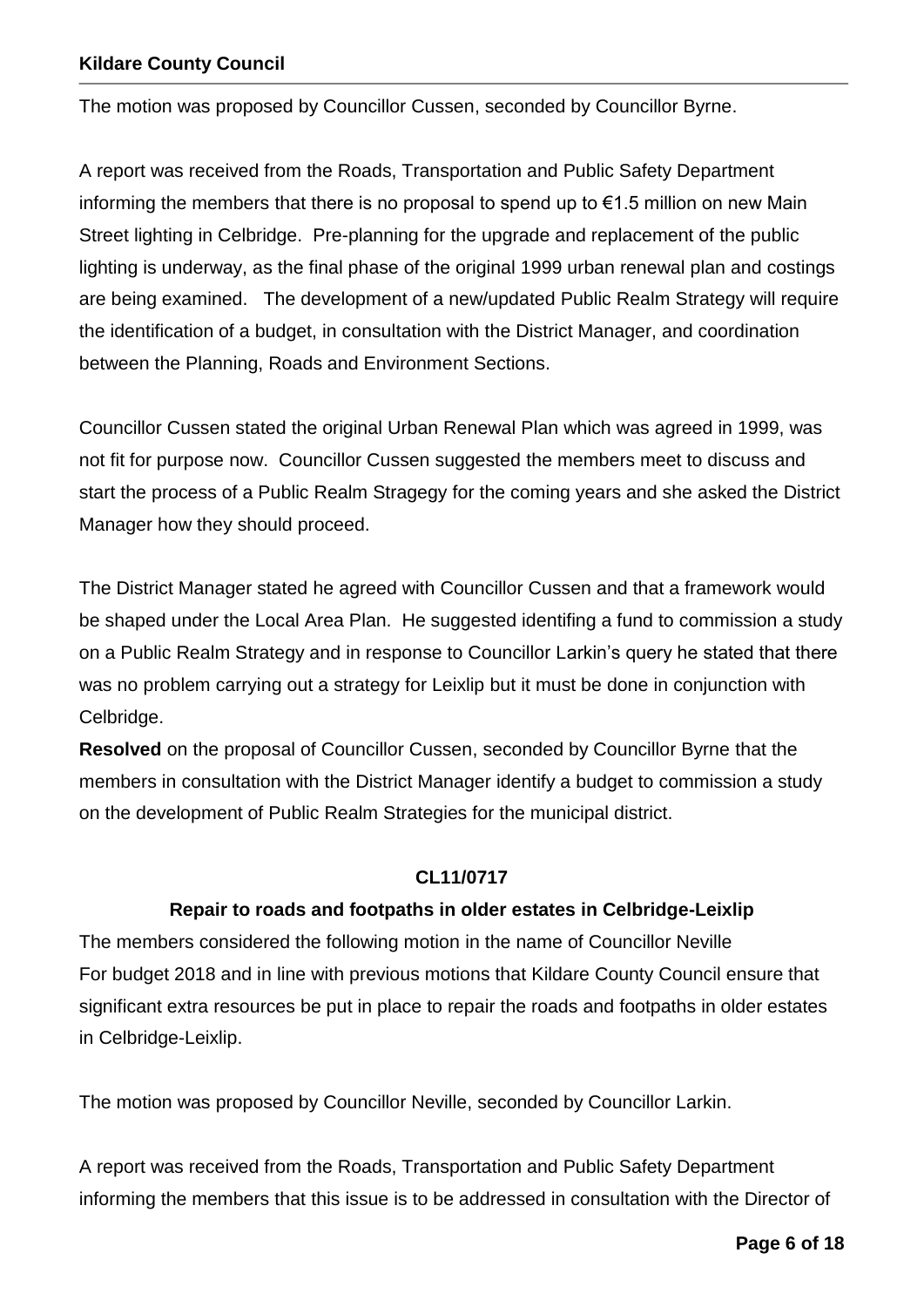Services, the Senior Engineer and Finance Department during the preparation of Budget 2018.

Councillor Neville proposed that a significant amount of extra funding be set aside for the repair to roads and footpaths in older estates in Celbridge-Leixlip in the 2018 budget and all the members agreed.

**Resolved** on the proposal of Councillor Neville, seconded by Councillor Larkin and with the agreement of all the members that a significant amount of extra funding be set aside for the repair to roads and footpaths in older estates in Celbridge-Leixlip, in consultation with the Director of Services, the Senior Engineer and Finance Department during the preparation of Budget 2018.

### **CL12/0717**

### **Road markings at exit of Hazelhatch Avenue at junction with Hazelhatch Road**

The members considered the following motion in the name of Councillor Coleman That road markings be placed at the exit of Hazelhatch Avenue at the junction with the Hazelhatch Road.

The motion was proposed by Councillor Coleman, seconded by Councillor Caldwell.

A report was received from the Roads, Transportation and Public Safety Department informing the members that the road marking contractor has been requested to mark this junction.

**Resolved** on the proposal of Councillor Coleman, seconded by Councillor Caldwell that the report be noted.

### **CL13/0717**

### **Repairs to cycle lane on the Shackleton Road at Tesco**

The members considered the following motion in the name of Councillor Coleman That repairs be carried out on the cycle lane on the Shackleton Road at Tesco opposite the Health Centre.

The motion was proposed by Councillor Coleman, seconded by Councillor Byrne.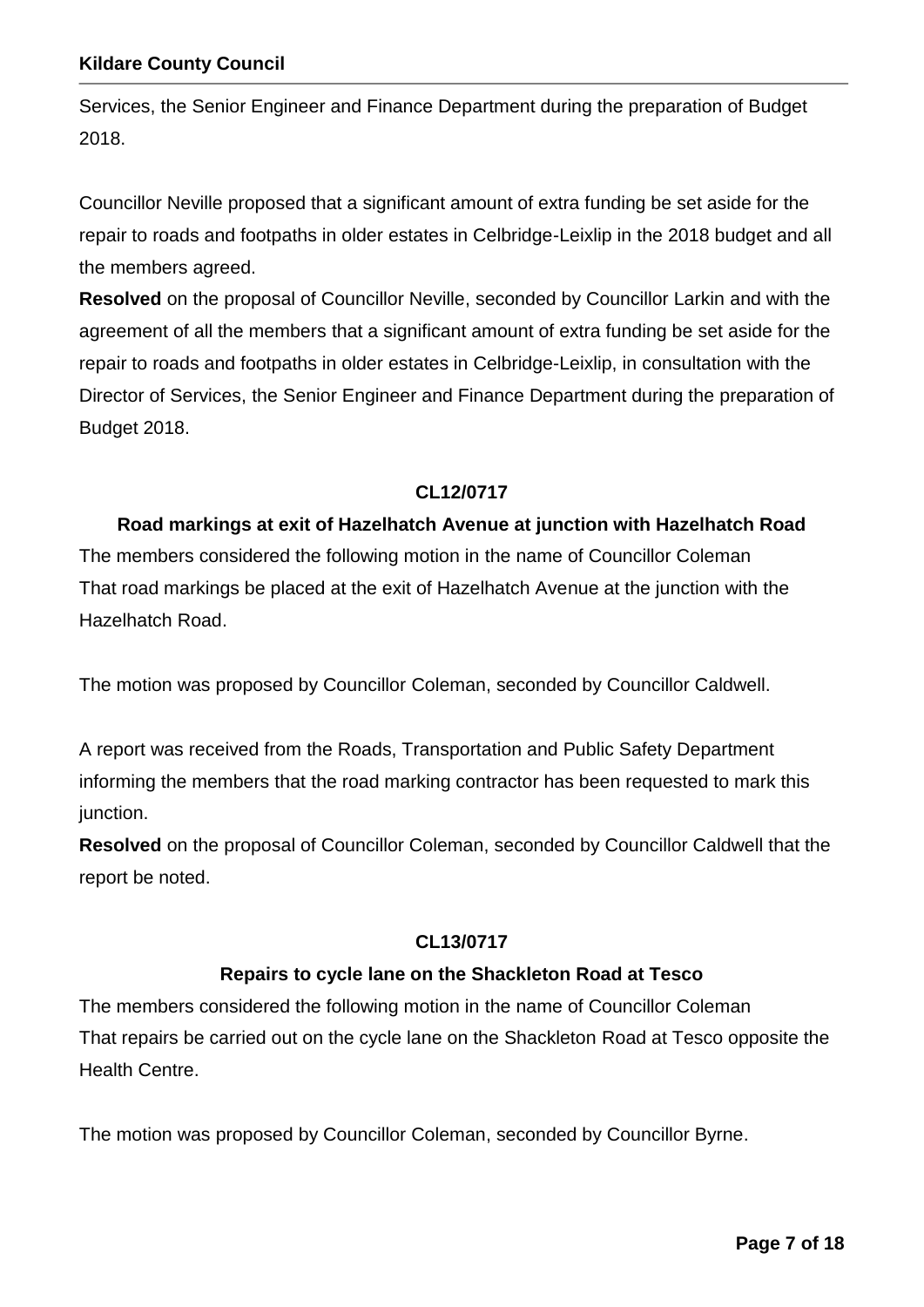A report was received from the Roads, Transportation and Public Safety Department informing the members that this will be added to the Overseer's task list for repairs in the coming weeks.

**Resolved** on the proposal of Councillor Coleman, seconded by Councillor Byrne that the report be noted.

#### **CL14/0717**

#### **Church car park Leixlip**

The members considered the following motion in the name of Councillor Larkin That the council outline its' position in relation to the church car park Leixlip, and write to the Parish Priest and ask what are their plans on restricting parking there.

The motion was proposed by Councillor Larkin, seconded by Councillor Caldwell.

A report was received from the Roads, Transportation and Public Safety Department informing the members that the church car park is private property and not included in the current Leixlip Bye Laws.

Councillor Larkin expressed his concerns that parking was free in this church car park but there was a possibility that parking restrictions were to be introduced. He asked if the council could enquire if these restrictions were to be introduced and if the public would be notified of any change to this facility.

In response to Councillor Coleman's question, the District Manager confirmed that a letter would issue to the Parish Priest requesting information on the immediate and long-term use of the car park.

**Resolved** on the proposal of Councillor Larkin, seconded by Councillor Caldwell that a letter would issue to the Parish Priest in Leixlip, requesting information on the immediate and longterm use of the car park.

#### **CL15/0717**

### **Signage on pay parking by Iarnród Éireann**

The members considered the following motion in the name of Councillor Larkin That we write to Iarnród Éireann (Irish Rail) and ask them to review their signage on pay parking and in particular to the weekend parking regime.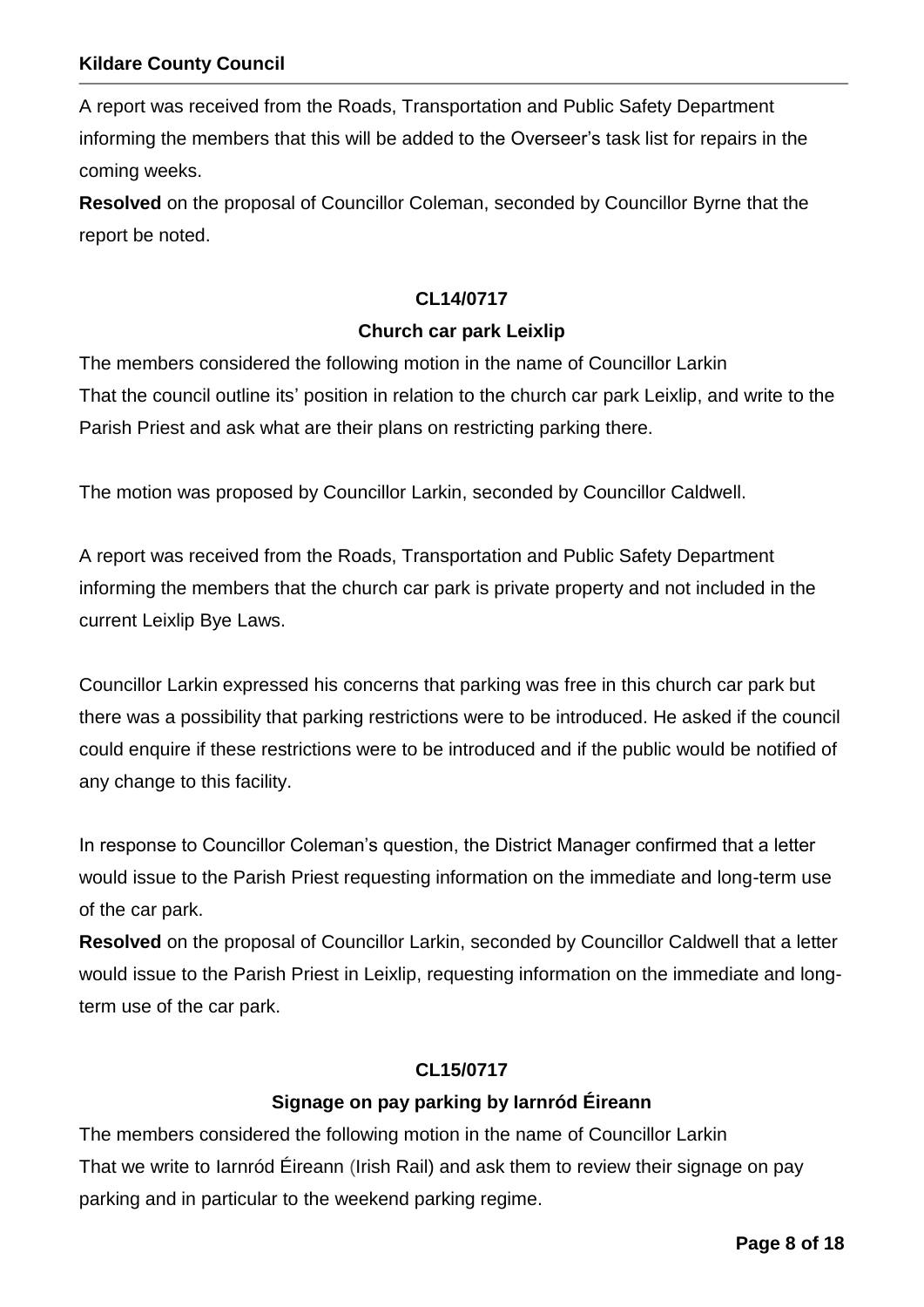The motion was proposed by Councillor Larkin, seconded by Councillor Byrne.

A report was received from the Roads, Transportation and Public Safety Department informing the members that if the members are in agreement, a letter can be issued to Irish Rail.

Councillor Larkin expressed his concern at the number of vehicles that were clamped recently which were parked by people travelling to a match in Dublin who may have not been from the area and have knowledge of the local pay parking regime, stating that Iarnród Éireann's signage was poor in the car park.

Councillor Larkin requested that the letter issue to Iarnród Éireann, specifically requesting that clear signage be installed at the ticket machine and exits of their car park such as "Have you paid for your parking".

**Resolved** on the proposal of Councillor Larkin, seconded by Councillor Byrne and agreed by all the members that a letter issue to Iarnród Éireann asking them to review their signage on pay parking in particular to the weekend parking regime and also signage at ticket machines and the exit.

### **CL16/0717**

### **Pruning of brambles and bushes on footpath at Willowbrook Park**

The members considered the following question in the name of Councillor Byrne Can the council cut back or prune the brambles and bushes protruding onto the foothpath at Willowbrook Park as soon as possible?

A report was received from the Roads, Transportation and Public Safety Department informing the members that the Municipal District Engineer, in consultation with the Parks Department, will schedule the trimming/cutting back of growth along the footpath. The report was noted.

### **CL17/0717**

### **Reinforcement of boundary fence along Aghards Road**

The members considered the following question in the name of Councillor Byrne Can the boundary fence along Aghards Road and leading into The Glade in Oldtown Mill be reinforced to eliminate anti-social behaviour?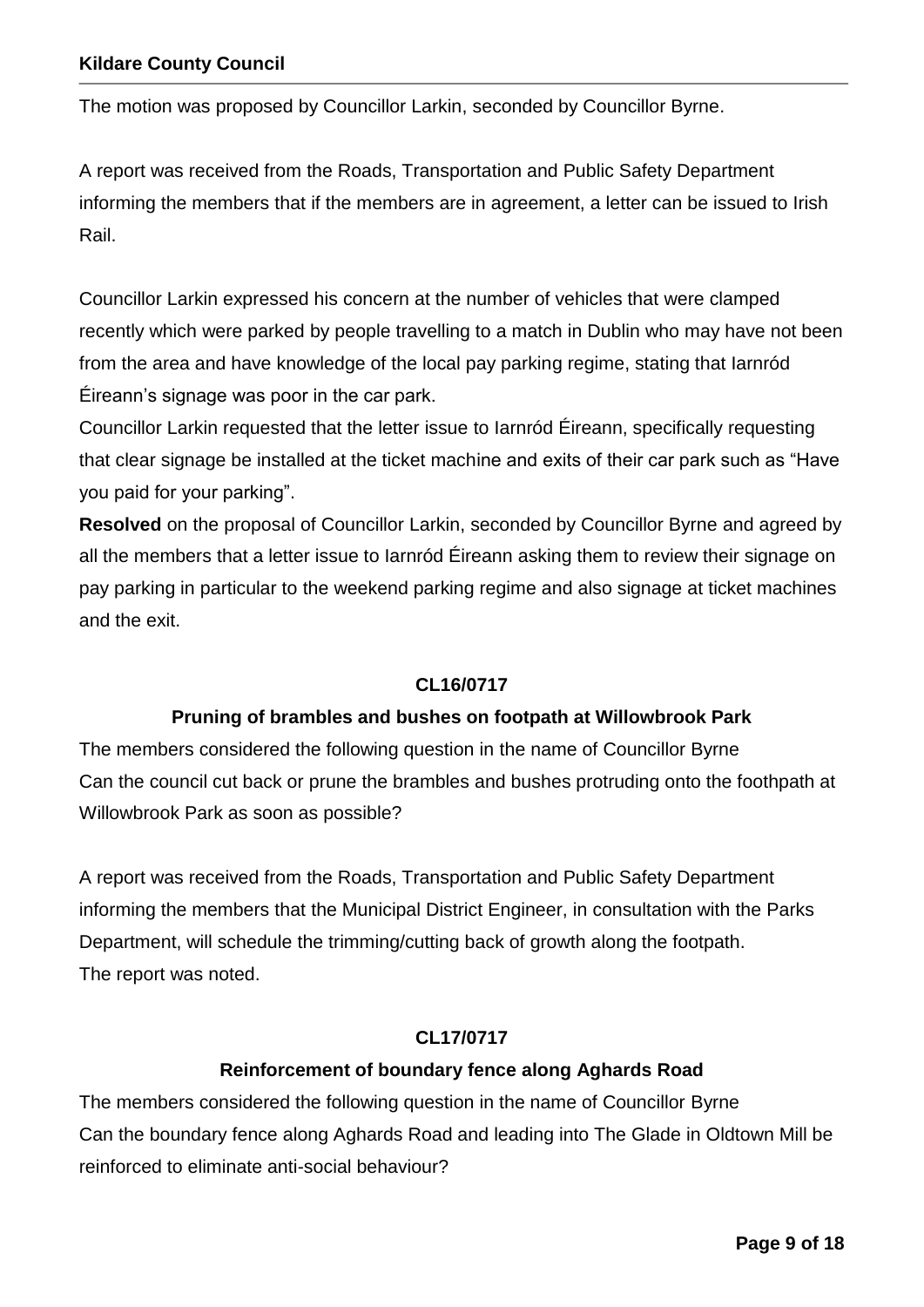A report was received from the Roads, Transportation and Public Safety Department informing the members that there is no funding available for this work in the 2017 budget. Perhaps this could be considered by the members for 2018 Local Property Tax (LPT) funding.

The report was noted.

#### **CL18/0717**

#### **Double white lines at bottom of Captains Hill**

The members considered the following question in the name of Councillor Caldwell Can the Roads Department put double white lines at the bottom of the Captains Hill?

A report was received from the Roads, Transportation and Public Safety Department informing the members that this has been referred to the Technical Assessment and Advisory Group (TAAG), to examine the impact of cars on Captains Hill turning into parking spaces on the opposite side of the road.

The report was noted.

#### **CL19/0717**

#### **Request for copy of the council's Integrated Transport Plan**

The members considered the following question in the name of Councillor Cussen Can members have a copy of Kildare County Council's Integrated Transport Plan? A report was received from the Roads, Transportation and Public Safety Department informing the members that the council's movement and transport objectives are set out in the County Development Plan (CDP), which includes the objective to prepare an integrated transport strategy based on sustainability. The preparation of Traffic Management Plans (TMPs) for urban areas, in conjunction with the National Transport Authority, is also a CDP objective. The TMP's form part of the county-wide transport strategy.

Councillor Cussen stated that each county is required to produce an Integrated Transport Plan and asked why Kildare did not have one.

The District Manager informed the members that a more holistic approach for all the municipal districts would be desireable as these plans are necessary but that it would take a substantial framework to produce this plan on an ongoing basis and they are dependent on funding from the National Transport Authority.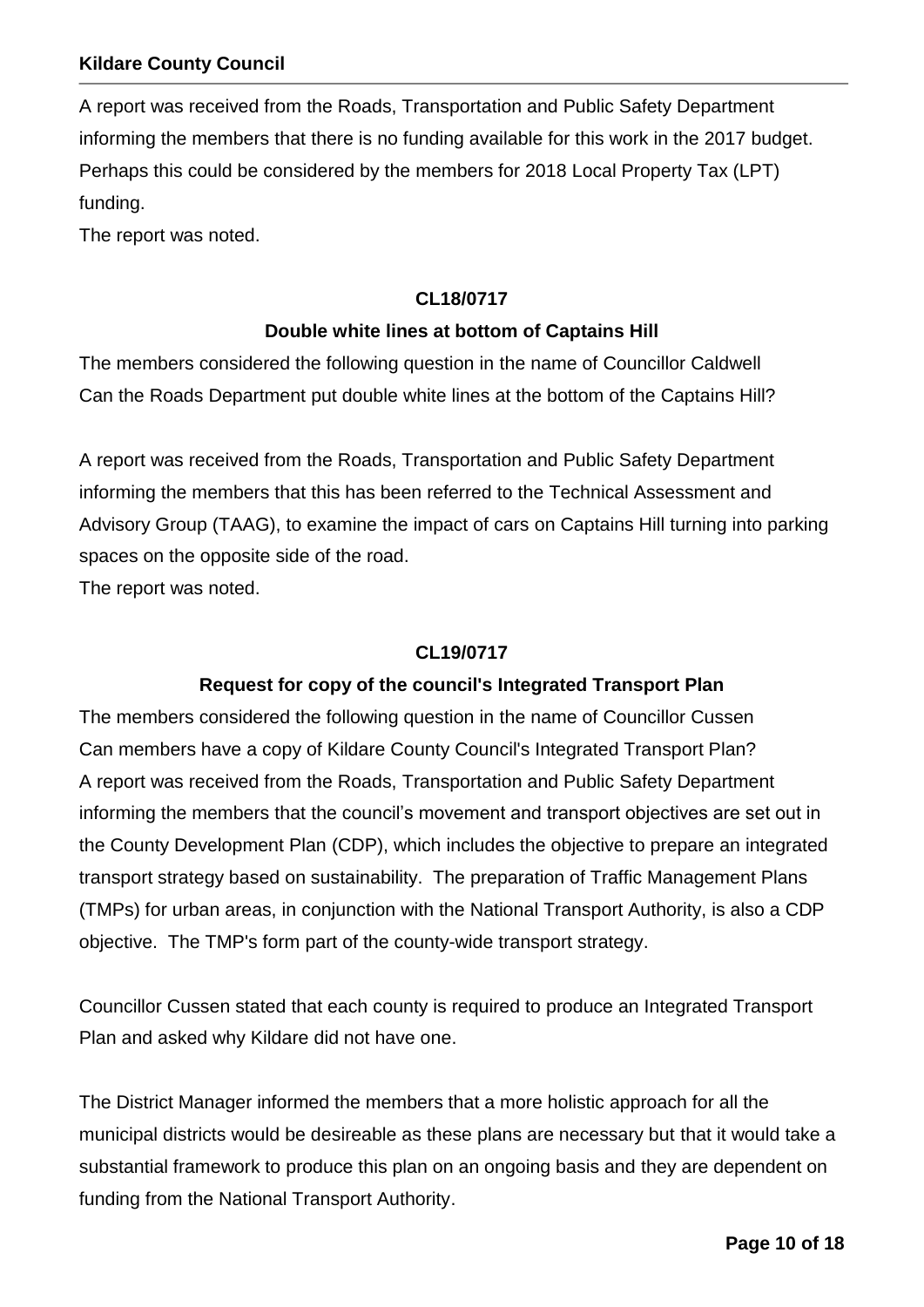The report was noted.

### **CL20/0717**

# **Installation of non slip surface on pathway at back of Protestant Church to Rye Bridge** The members considered the following question in the name of Councillor Neville Can the council ensure the pathway at the back of the Protestant Church to the Rye Bridge is treated with a non slip surface?

A report was received from the Parks Department informing the members that the paths are paved with concrete paviors which do not present slip issues. The location will be inspected to see what issues there are with the surface.

The report was noted.

### **CL21/0717**

### **Speed and vehicle count survey on Spine Road in Castle Village**

The members considered the following question in the name of Councillor Coleman Can a speed and vehicle count survey be carried out on the Spine Road in Castle Village with a view of installing traffic calming measures?

A report was received from the Roads, Transportation and Public Safety Department informing the members that the Municipal District Office will arrange a survey and this is also referred to the Technical Assessment and Advisory Group (TAAG). The report was noted.

### **CL22/0717**

### **Term of contract for parking at Castletown Inn, Celbridge**

The members considered the following question in the name of Councillor Larkin How long is left or what term is the contract for parking at the Castletown Inn, Celbridge?

A report was received from the Roads, Transportation and Public Safety Department informing the members that the contract for car parking at the Castletown Inn expires in October 2017. Following the recent sale of the property, the Roads Department will engage with the new owners with regard to parking issues.

The report was noted.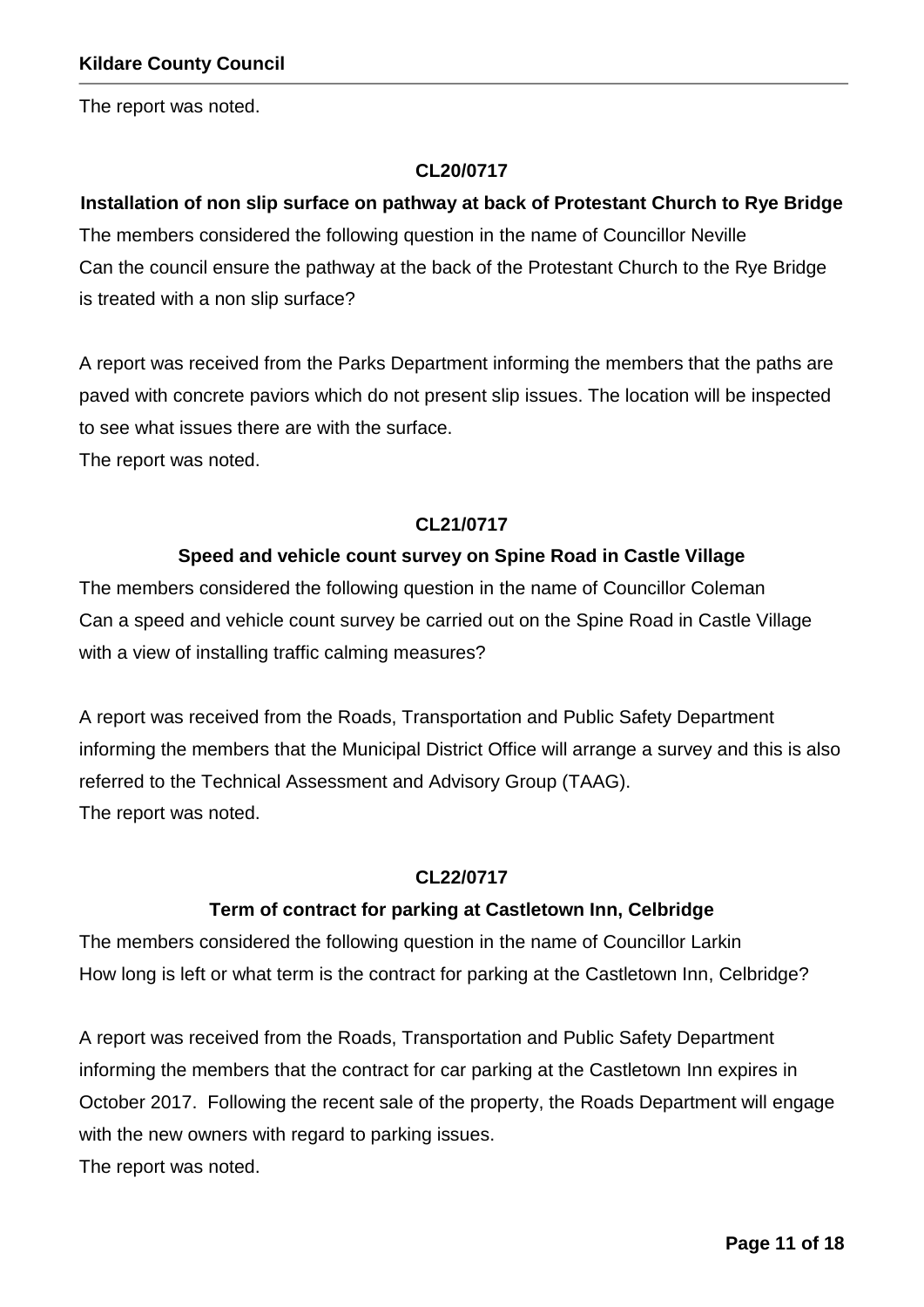### **CL23/0717**

### **Inquiry to the Office of Public Works re plans for Obelisk**

The members considered the following question in the name of Councillor Neville Can the council ask of the Office of Public Works (OPW) if they have any plans for the Obelisk?

A report was received from the Corporate Services Department informing the members that this is a matter for the members.

Councillor Neville stated that the Obelisk is a very important part of our heritage and there is restricted access to it as it is blocked off with railings which need maintenance and long grass which needs cutting. He stated that a letter should issue requesting the upkeep of the Obelisk and further requesting that it should also be included in plans for the development of Castletown House.

The report was noted.

#### **CL24/0717**

### **Delivery of brown bins in municipal district**

The members considered the following question in the name of Councillor Caldwell When will brown bins be delivered in our municipal district?

A report was received from the Environment Department informing the members that contractors are obliged to offer brown bins to all population centres of 500 people or more. Kildare County Council are currently assessing the provision of brown bins in the county to ensure compliance with the relevant regulations. This assessment is being undertaken in conjunction with WERLA (Waste Enforcement Regional Lead Authorities). The report was noted.

### **CL25/0717**

### **Provision of ash plots in Donacomper Cemetery**

The members considered the following question in the name of Councillor Coleman Can the council give an update on the progress regarding the provision of ash plots in Donacomper Cemetery?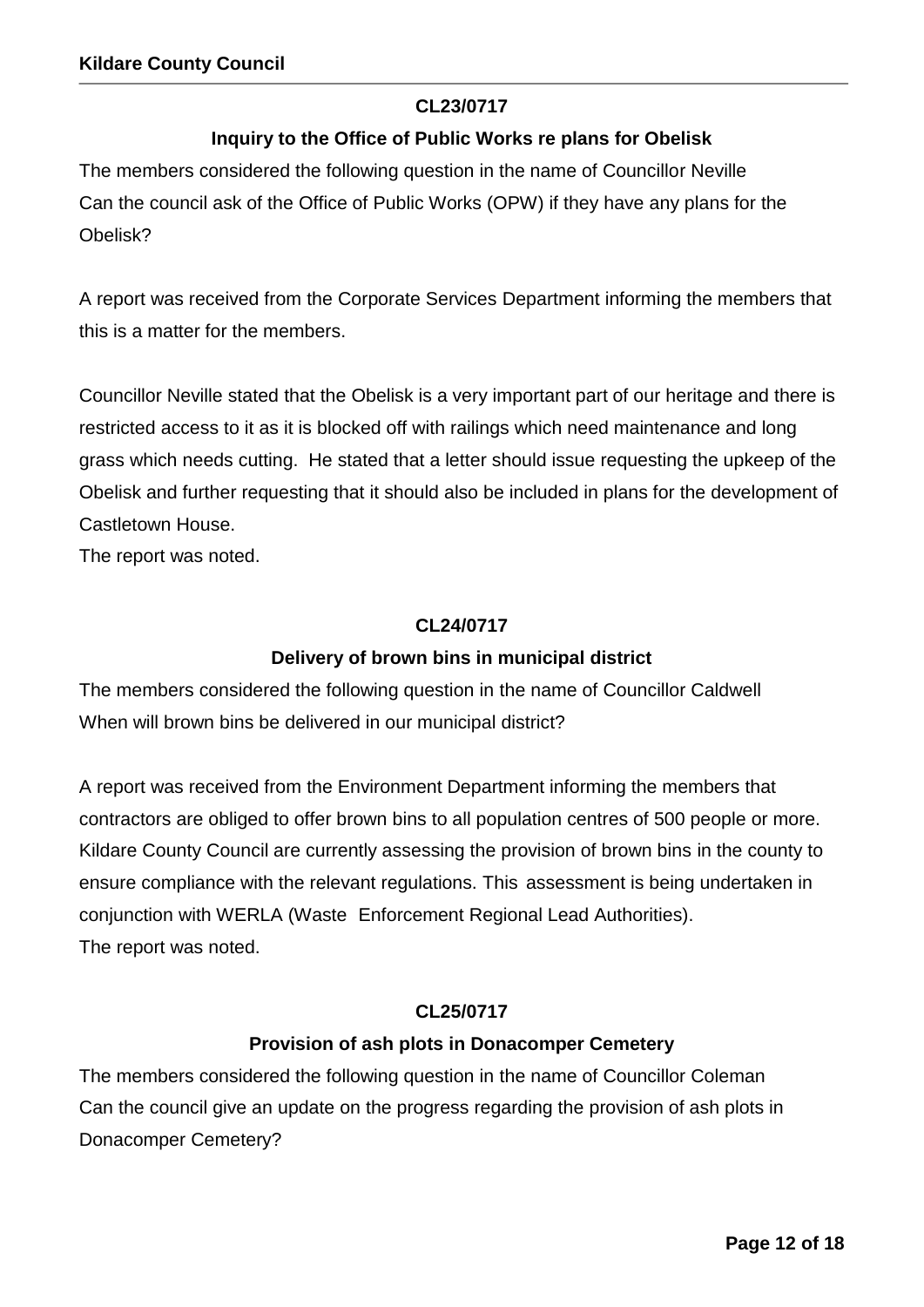A report was received from the Environment Department informing the members that the Environment section are currently identifying a section in the cemetery and arranging a design and layout to allow the proposal to go to tender. The report was noted.

#### **CL26/0717**

### **Investigation of right of way Batty Langley Lodge to Main Street Celbridge**

The members considered the following motion in the name of Councillor Cussen In respect of Motion 145, Page 110, August 2016 (County Development Plan August meeting to consider the Chief Executive's Report), regarding the public right of way which links the Parsonstown Newbridge area at Batty Langley Lodge to Celbridge Main Street, that members of Celbridge-Leixlip Municipal District be provided with the report further to the investigation by Kildare County Council. The response at the CDP meeting was that Kildare County Council would investigate where right of way exists and report to members.

The motion was proposed by Councillor Cussen, seconded by Councillor Young.

A report was received from the Planning Department informing the members that having checked the minutes of the meeting of the 10 October, 2016 which refer to Castletown House, a reference to the undertaking of an investigation could not be found.

As stated at page 167 of the Minutes of the Special Meeting of the 10 October, 2016,

*"While the inclusion of a proposal relating to the preservation of a specific public right of way in a development plan is a matter to be addressed by reference to the proper planning and sustainable development of the area, it is important that the Council is satisfied that a public right of way, does in fact exist. This is primarily a legal question and not a planning question.* 

*The Council is not satisfied that a public right of way exists in this instance. Landowners have disputed the existence of a public right of way through Castletown in the past and the Council is not aware of any altered position. The burden of proof of dedication, in such circumstances, lies with the person alleging the right of way. The Council is not aware of any body or party taking legal action to enforce a claimed public right of way through Castletown."*

Councillor Cussen stated that at the time of Councillor Young's motion in 2016 when this right of way was discussed she had taken a written note that the investigation into the right of way would be carried out by the council.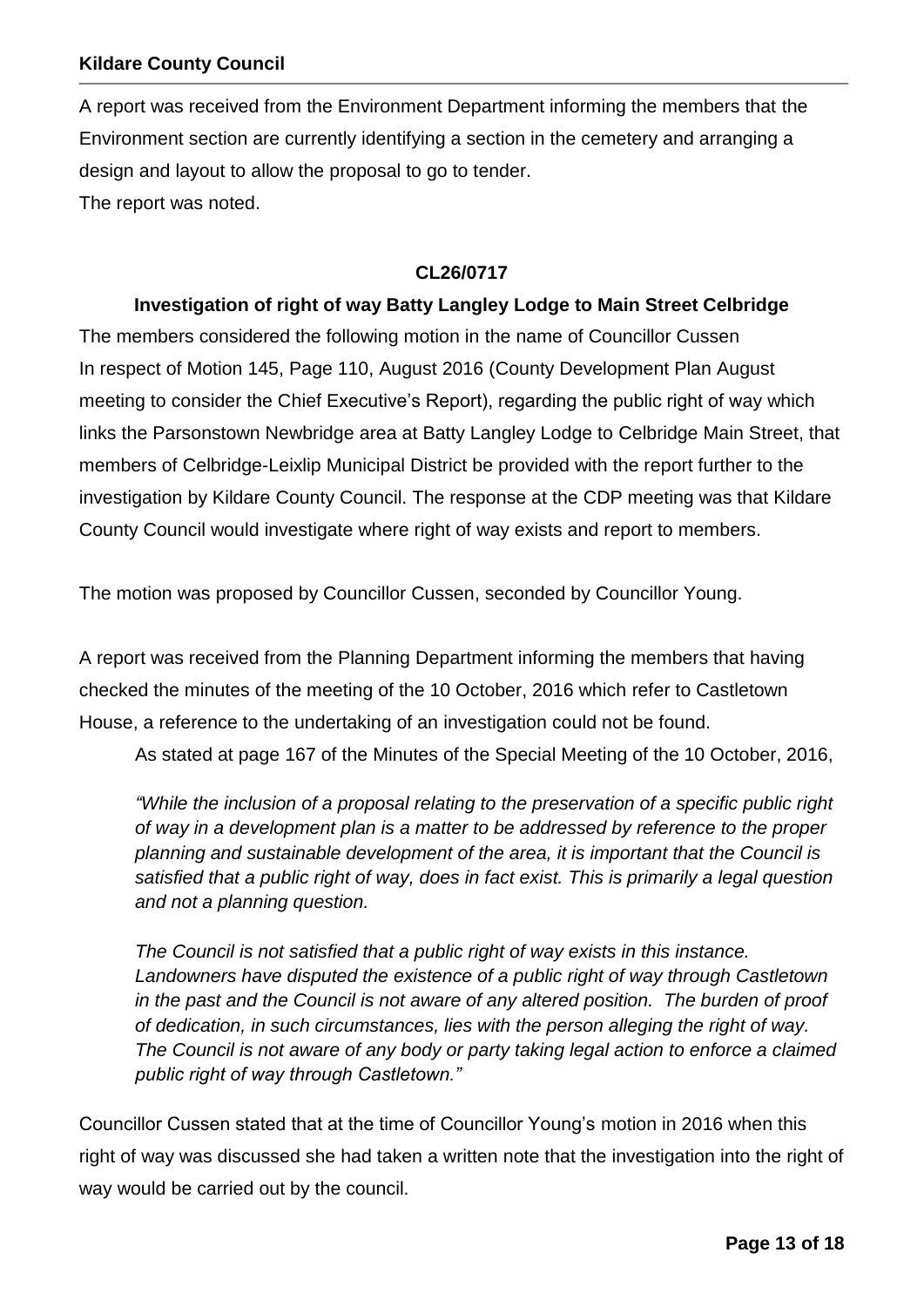Councillor Young stated that two enforcement notices were served by the council on two families, the reason stated on the notice was to preserve the existing right of way so these developments did not proceed based on these notices. He expressed his concern that public access could be restricted by the Office of Public Works at any time and he supported Councillor Cussen's request for clarification on this matter.

In response to a clarification from Councillor Cussen the District Manager informed the members that a mistake had been made where the word "established" was used in the enforcement notice erroneously and the order should have used the word "alleged" instead. **Resolved** on the proposal of Councillor Cussen, seconded by Councillor Young that the report be noted.

### **CL27/0717**

### **Submission to South Dublin County Council**

The members considered the following motion in the name of Councillor Young That Celbridge-Leixlip Municipal District Committee resolves to make a submission to the South Dublin County Council public consultation on Weston Aerodrome (July13 – August 24). Included in our submission will be a statement that European Regulation EU 139/2014, or compliance with EU 139/2014, should not be included in the South Dublin County Council County Development Plan or in the South Dublin County Council land use planning framework governing the future development and operation of Weston Aerodrome – since this would permit air traffic of over ten thousand passengers and over eight hundred and fifty cargo movements per year at Weston.

The motion was proposed by Councillor Young, seconded by Councillor Cussen.

A report was received from the Planning Department informing the members that this is a matter for the members.

Councillor Young stated that a change to the framework governing the future development and operation of Weston Aerodrome would have a direct impact on the area and it would transform it from a training aerodrome to a transport aerodrome and he asked that the members resolve to make this submission.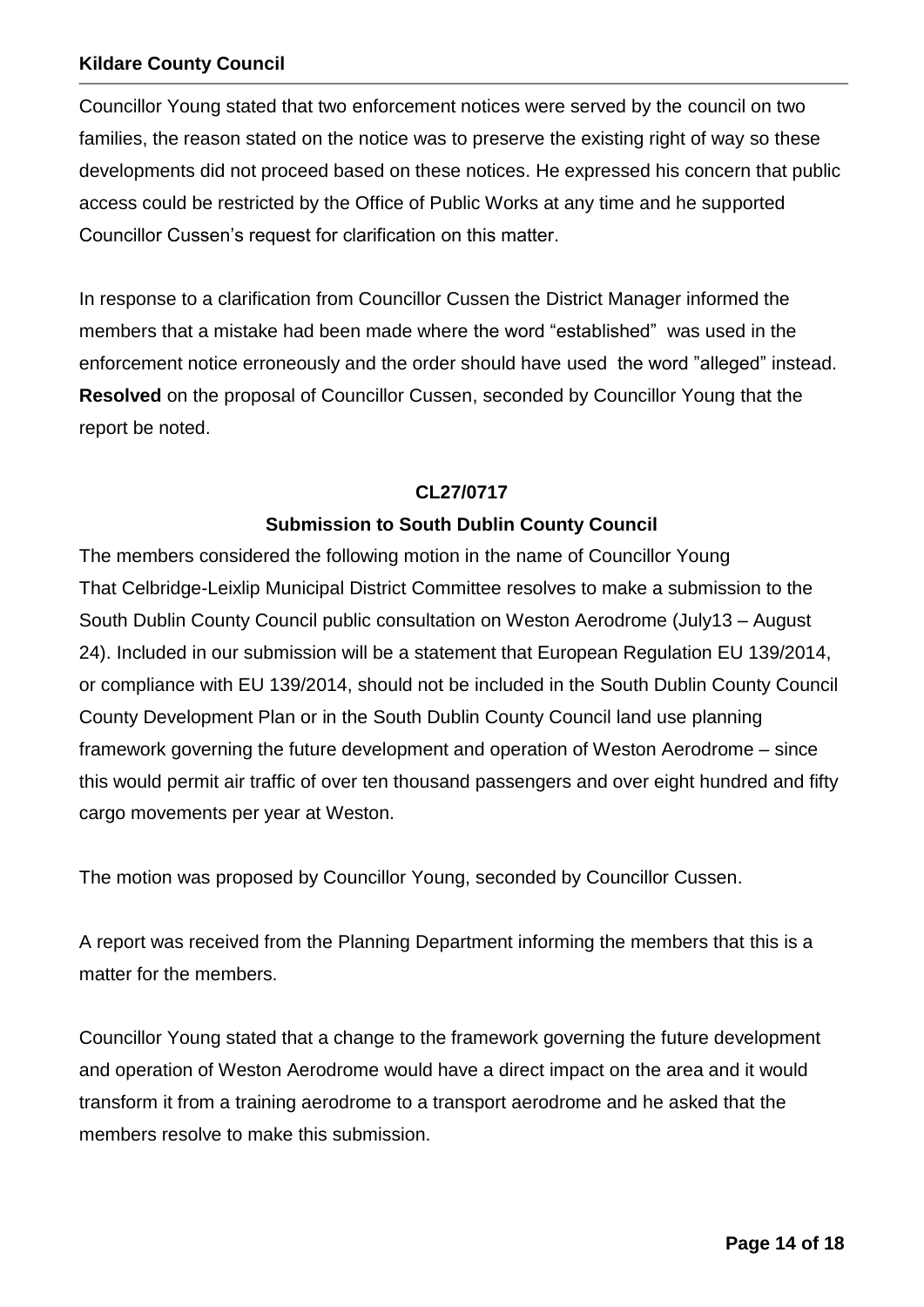Councillor Cussen noted that the public consultation was being held in Lucan and not in Kildare and she said that this development was being sold to people as a way of increasing employment in the area but stated it would impact on all the people living in the area. She agreed that a submission should be made to South Dublin County Council that the EU Regulation 139/2014 should not be included in their development plan.

Councillor Caldwell stated that he did not agree that noise levels were causing problems as he lives in the area and the noise levels from the Aerodrome were not a problem and suggested that the members meet with the owners to discuss their concerns.

The Cathaoirleach suggested putting the motion to a vote, that the members of the Celbridge-Leixlip Municipal District make a submission to the South Dublin County Council public consultation on Weston Aerodrome, including in their submission will be a statement that European Regulation EU 139/2014, or compliance with EU 139/2014, should not be included in the South Dublin County Council County Development Plan or in the South Dublin County Council land use planning framework governing the future development and operation of Weston Aerodrome . With six members voting in favour of the motion and one abstaining, the motion was carried.

**Resolved** on the proposal of Councillor Young, seconded by Councillor Cussen, with six members voting in favour of the motion, the motion was carried that the members of the Celbridge-Leixlip Municipal District make a submission to the South Dublin County Council public consultation on Weston Aerodrome, including in their submission will be a statement that European Regulation EU 139/2014, or compliance with EU 139/2014, should not be included in the South Dublin County Council County Development Plan or in the South Dublin County Council land use planning framework governing the future development and operation of Weston Aerodrome.

### **CL28/0717**

### **Update on Integrated Services Programme**

A copy of the Celbridge Integrated Services Programme (ISP) update report was circulated to the members.

Ms Bookle gave an update to the members on the work progressing at present with the Tourism and Heritage Forum, Celbridge 2017 Food and Cultural Festival, the Website Development, Celbridge - Ireland's Ancient East, the Children, Young People and Implementation Team, the PAKT(Parents and Kids Together) programme, the Strengthening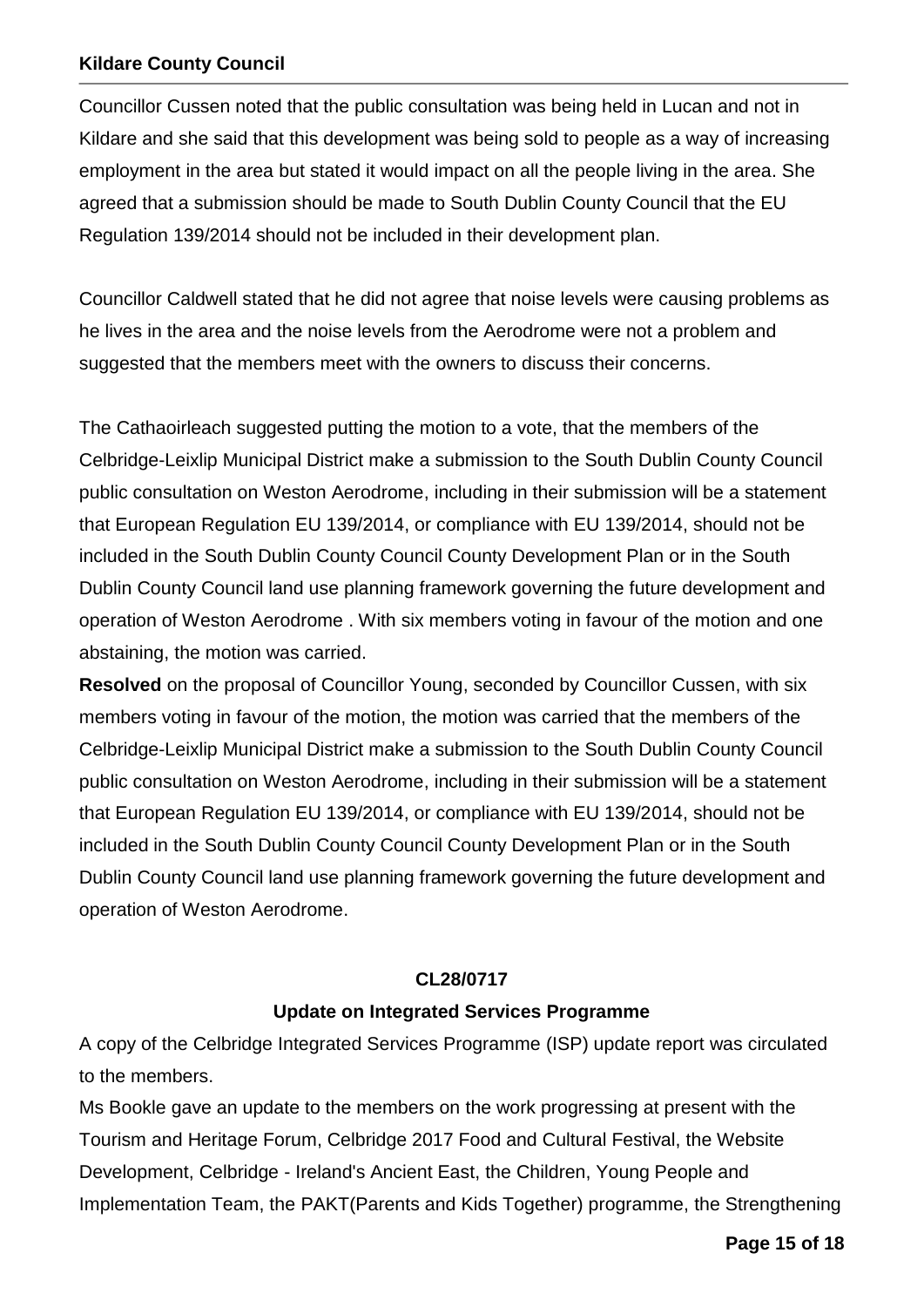Families evaluation, CAPP (Community Action on Alcohol Project, the MOJO programme, the Acre project and the Men's Shed. Ms Bookle thanked the members for all their support.

Councillor Byrne thanked Ms Bookle and Ms Geoghegan for the tremendous work they were doing in the community.

Councillor Coleman stated that the Food and Culture Festival was a huge success and it was great to see another Mojo programme coming to completion and he expressed his gratitude to Ms Constantin also for all her hard work.

### **CL29/0717**

### **Community Facilities Capital Grants Scheme 2017**

The members considered the Community Facilities Capital Grants Scheme 2017 for the Celbridge-Leixlip Municipal District which was circulated to the members.

A report was received from the Community and Cultural Services Department informing the members that the Community Facilities Capital Grants Scheme was announced in March by the Department of Housing, Community & Local Government. The aim of the scheme is to enhance communities, address disadvantage and improve social cohesion by providing access to small scale capital projects. Following advertisement of the scheme 23 applications were received. An allocation of €65,000 is available. All applications have been assessed and marked and five projects (one per municipal district) were considered by the Local Community Development Committee (LCDC) for recommendation. Two applications were received from the Celbridge-Leixlip Municipal District, the LCDC recommended that The Bridge Project be awarded €13,000.

In response to Councillor Neville's question Ms Conneely informed the members that only 6 applications were received for the Residents Association Grants and she would check and report on the balance of funding that remains to the members.

**Resolved** on the proposal of Councillor Caldwell, seconded by Councillor Coleman and with the agreement of all the members that the Community Facilities Capital Grants Scheme 2017 for the Celbridge-Leixlip Municipal District be approved. Ms Conneely undertook to report back to the members on the balance of funding that is remaining of the Residents Association Grants for the Celbridge-Leixlip Municipal District.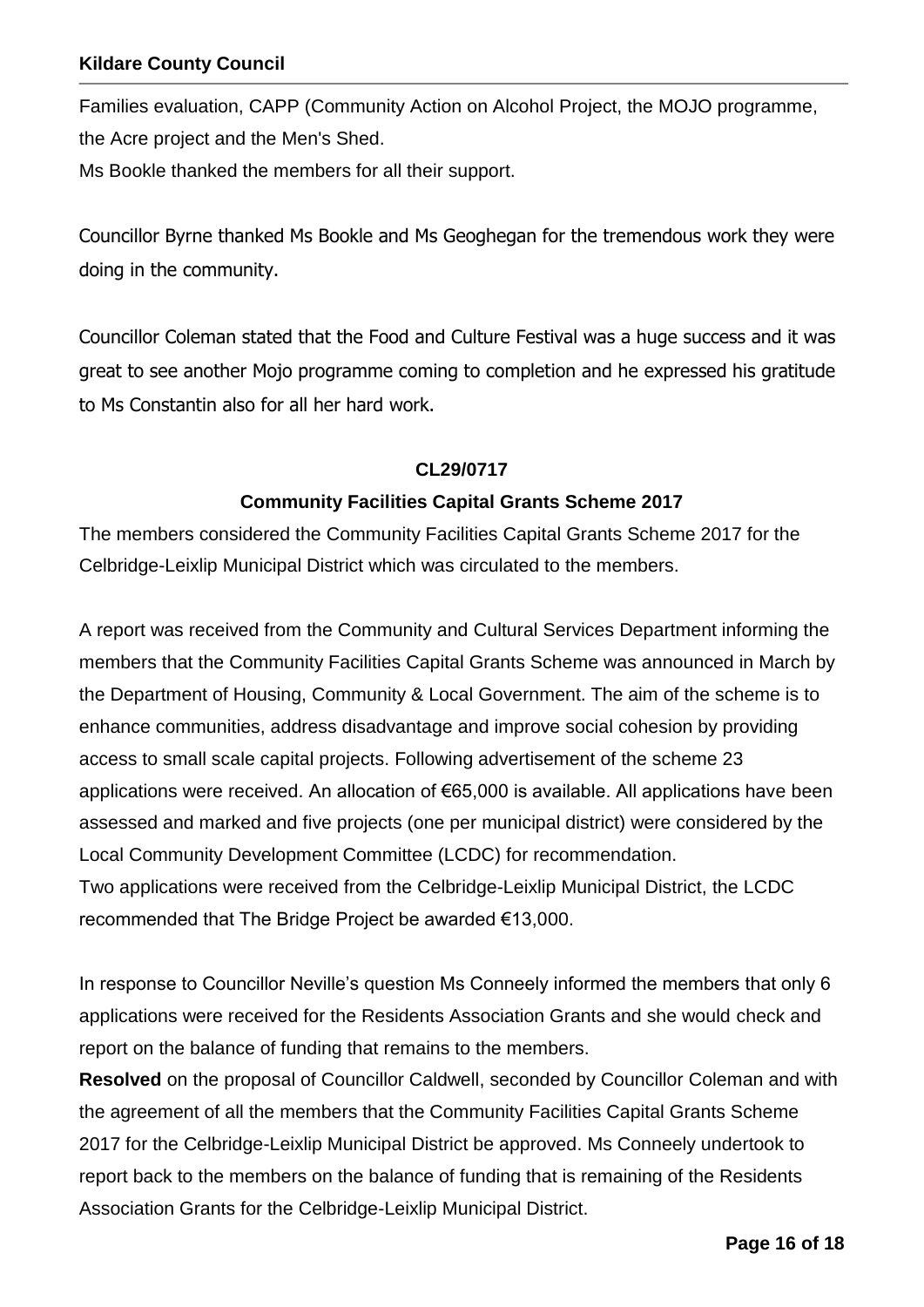### **CL30/0717**

### **Cutting back of over grown trees at entrance to the Wonderful Barn**

The members considered the following motion in the name of Councillor Caldwell That the Parks Department cut back the over grown trees at the entrance to the Wonderful Barn.

The motion was proposed by Councillor Caldwell, seconded by Councillor Coleman.

A report was received from the Parks Department informing the members that arrangements will be made to have the trees affecting the public lights pruned or removed in the upcoming programme of tree works in the municipal area.

**Resolved** on the proposal of Councillor Caldwell, seconded by Councillor Coleman that the report be noted.

### **CL31/0717**

### **Update on status of old ESB shop**

The members considered the following question in the name of Councillor Neville Can the council get an update on the status of the old ESB shop?

The District Manager informed the members that plans for a Primary Care Centre that was proposed for this site have now receded as the demand for this centre has expanded and it is unlikely that the site can accommodate this centre. The District Manager stated that the council was in discussion with the ESB to relocate their mast to an offsite location or to move it to the back of the site. The District Manager informed the members that he has been in discussion with the Director of Housing about the possibility of using this site as an infill site for housing and if this was a viable proposition he would report back to the members with an update but it would need to go to the Department of the Housing, Planning, Community and Local Government for approval. The District Manager stated that he was open to considerations from the members for this site.

The report was noted.

### **CL32/0717**

### **Update on Francis Rowantree Park, Leixlip**

The members considered the following question in the name of Councillor Larkin Can we get update on Francis Rowantree Park, Leixlip please?